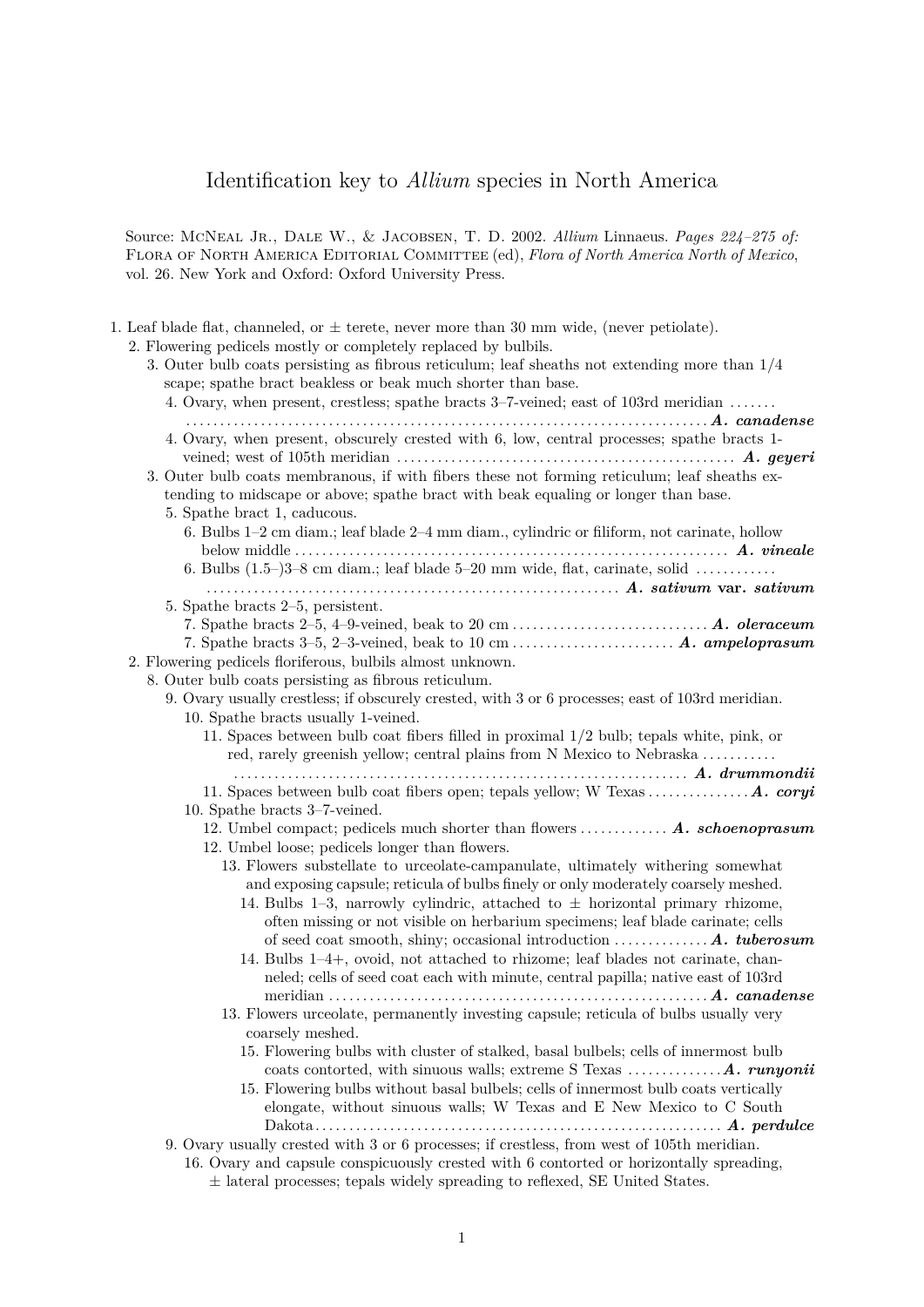<span id="page-1-21"></span><span id="page-1-20"></span><span id="page-1-19"></span><span id="page-1-18"></span><span id="page-1-17"></span><span id="page-1-16"></span><span id="page-1-15"></span><span id="page-1-14"></span><span id="page-1-13"></span><span id="page-1-12"></span><span id="page-1-11"></span><span id="page-1-10"></span><span id="page-1-9"></span><span id="page-1-8"></span><span id="page-1-7"></span><span id="page-1-6"></span><span id="page-1-5"></span><span id="page-1-4"></span><span id="page-1-3"></span><span id="page-1-2"></span><span id="page-1-1"></span><span id="page-1-0"></span>

| 17. Spathe bracts usually 5-7-veined; ovary crests conspicuously contorted; tepals<br>17. Spathe bracts 1-veined; ovary crests flattened, horizontally spreading, not con-        |
|-----------------------------------------------------------------------------------------------------------------------------------------------------------------------------------|
| 16. Ovary crested with $6 \pm$ erect, often obscure central processes; tepals erect to widely                                                                                     |
| spreading; W North America.                                                                                                                                                       |
| 18. Leaves 3+ per scape; cells of seed coat each with minute, central papilla.                                                                                                    |
| 19. Bulbs often short-rhizomatous basally; spathe bracts 3–5-veined; ovary conspic-                                                                                               |
| uously crested with 6 flattened, lacerate central processes; tepals spreading or<br>reflexed, withering in fruit, not investing capsule $\dots\dots\dots\dots\dots A$ . plummerae |
| 19. Bulbs not short-rhizomatous; spathe bracts usually 1-veined; ovary obscurely                                                                                                  |
| crested with 6 rounded central processes; tepals erect, not withering in fruit,<br>permanently investing capsule.                                                                 |
| 20. Leaf blade flat, $\pm$ falcate, usually 3–6 mm wide; Box Elder County, Utah                                                                                                   |
| 20. Leaf blade channeled, $\pm$ straight, usually less than 5 mm wide; widespread,                                                                                                |
| 18. Leaves usually 2 per scape; cells of seed coat $\pm$ smooth, with or without central                                                                                          |
| papillae.                                                                                                                                                                         |
| 21. Spathe bracts 3–5-veined; tepals becoming papery in fruit, midrib scarcely thick-<br>ened, not investing capsule; ovary usually conspicuously crested with 6 flattened        |
| 21. Spathe bracts 1-veined; tepals becoming callous-keeled, permanently investing                                                                                                 |
| capsule; ovary inconspicuously crested with 6 rounded central processes, to 1                                                                                                     |
| mm.                                                                                                                                                                               |
| 22. Leaf blade flat, $\pm$ falcate, usually 3–6 mm wide; cells of seed coat with minute                                                                                           |
| 22. Leaf blade semiterete, channeled, $\pm$ straight, usually 1-3(-5) mm wide; cells                                                                                              |
| of seed coat smooth; N Great Plains and W North America $\boldsymbol{\Lambda}$ . textile                                                                                          |
| 8. Outer bulb coats membranous to chartaceous, with or without distinct cellular markings                                                                                         |
| (reticulation); without fibers or with some parallel fibers.                                                                                                                      |
| 23. Scape fistulose, 3–25 mm diam., not flattened and winged; leaves 2–10, blade flat and                                                                                         |
| solid, or fistulose.                                                                                                                                                              |
| 24. Leaf blade flat, solid.                                                                                                                                                       |
|                                                                                                                                                                                   |
| 24. Leaf blade fistulose.                                                                                                                                                         |
| 26. Bulbs 1-3, to 10 cm diam., $\pm$ globose, not rhizomatous; leaf blade semicircular in                                                                                         |
|                                                                                                                                                                                   |
| 26. Bulbs 1-2, 5 cm diam., cylindric, clustered on short rhizome (this often missing or                                                                                           |
| not visible on herbarium specimens); leaf blade circular in cross section; native or                                                                                              |
| introduced.                                                                                                                                                                       |
| 27. Flowers 8–18 mm; tepals lilac to pale purple; native or introduced                                                                                                            |
| 27. Flowers 6–9 mm; tepals pale yellowish white; introduced  A. fistulosum                                                                                                        |
| 23. Scape solid, exceeding 5 mm wide only if flattened and winged; leaves 1-several, leaf                                                                                         |
| blade solid.                                                                                                                                                                      |
| 28. Leaves $(3-)5-40$ mm wide, basal sheaths extending $1/3-1/2$ scape.                                                                                                           |
| 29. Filaments unappendaged; leaf blade terete to semiterete; bulbels, if present, light                                                                                           |
|                                                                                                                                                                                   |
| 29. Inner filaments appendaged with prominent tooth on each side of anther; leaf blade                                                                                            |
| 28. Leaves 1-25 mm wide, basal sheaths never extending much above soil level.                                                                                                     |
| 30. Bulbs oblong, elongate, or ovoid, clustered on stout, primary rhizome, or short-                                                                                              |
| rhizomatous; bulb coats membranous or chartaceous, finely striate with narrow,                                                                                                    |
| vertically elongate cells.                                                                                                                                                        |
| 31. Bulbs on stout, iris-like rhizome; ovary crestless.                                                                                                                           |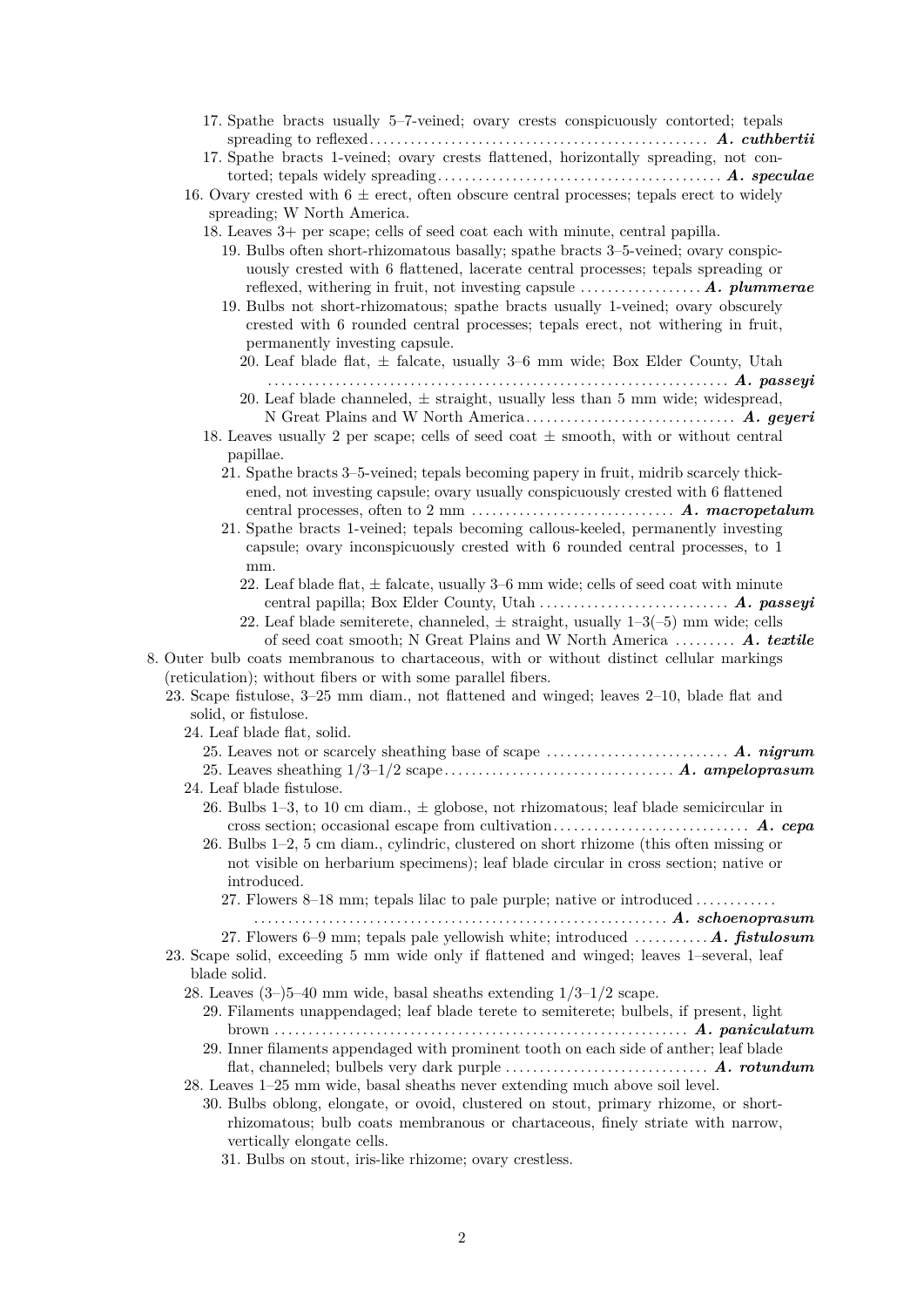<span id="page-2-20"></span><span id="page-2-19"></span><span id="page-2-18"></span><span id="page-2-17"></span><span id="page-2-16"></span><span id="page-2-15"></span><span id="page-2-14"></span><span id="page-2-13"></span><span id="page-2-12"></span><span id="page-2-11"></span><span id="page-2-10"></span><span id="page-2-9"></span><span id="page-2-8"></span><span id="page-2-7"></span><span id="page-2-6"></span><span id="page-2-5"></span><span id="page-2-4"></span><span id="page-2-3"></span><span id="page-2-2"></span><span id="page-2-1"></span><span id="page-2-0"></span>

| 32. Tepals elliptic, apex obtuse; stamens $\pm$ equaling tepals; EC Arizona and ad-<br>jacent New Mexico, and Santa Catalina Mountains, S Arizona A. gooddingii<br>32. Tepals narrowly lanceolate to lanceolate, apex acuminate; stamens much<br>shorter than tepals or definitely exserted; widespread in W North America,<br>not occurring in Arizona.                                                                     |
|------------------------------------------------------------------------------------------------------------------------------------------------------------------------------------------------------------------------------------------------------------------------------------------------------------------------------------------------------------------------------------------------------------------------------|
| 33. Stamens and style exserted; stigma capitate; Cascades and Sierras E to NE<br>33. Stamens and style ca. 1/2 tepals; stigma 3-lobed; Rocky Mountains from C<br>Montana and NE Idaho to Wyoming, NE Utah, Colorado, and New Mexico                                                                                                                                                                                          |
| 31. Bulbs short-rhizomatous at base, rhizome not stout and iris-like; ovary strongly<br>crested with 6 processes.                                                                                                                                                                                                                                                                                                            |
| 34. Stamens and styles included; outer bulb coats $\pm$ reddish brown, inner coats<br>deep red to white; ovary crested with 6 short, rounded, densely papillose                                                                                                                                                                                                                                                              |
| 34. Stamens and styles exserted; outer bulb coats gray or brown, inner coats white<br>to pink or reddish; ovary crested with 6 flattened, $\pm$ triangular processes,<br>margins entire or toothed.                                                                                                                                                                                                                          |
| 35. Flowers campanulate; tepals $\pm$ erect; scape nodding  A. cernum<br>35. Flowers stellate; tepals spreading; scape erect, or, if nodding at anthesis,                                                                                                                                                                                                                                                                    |
| becoming erect $\dots \dots \dots \dots \dots \dots \dots \dots \dots \dots \dots \dots$ . A. stellatum<br>30. Bulbs ovoid to subglobose, not clustered on stout, primary rhizome; rhizomes, if<br>present, secondary, arising from bulbs, $\pm$ slender, terminated by new bulbs; bulb<br>coats without reticulation or with $\pm$ isodiametric or transversely elongate cells that<br>are sometimes intricately contorted. |
| 36. Leaf 1 per scape; leaf blade terete; ovary prominently crested with $6 \pm$ triangular<br>processes.                                                                                                                                                                                                                                                                                                                     |
| 37. Stigma unlobed or minutely 3-lobed, lobes $\pm$ stout, erect or spreading.<br>38. Scape 18-60 cm; flowers 5-9 mm; tepals unequal, inner whorl $1/4$ - $1/3$<br>longer than outer, margins entire or irregular to erose; stamens exserted                                                                                                                                                                                 |
| $\ldots \ldots \ldots \ldots \ldots A. \; \; \mathit{sanbornii}$<br>.<br>38. Scape less than 25 cm; flowers 7-20 mm; tepals $\pm$ equal, margins entire;<br>stamens included.                                                                                                                                                                                                                                                |
| 39. Outer bulb coat reticulate with $\pm$ elongate, contorted meshes                                                                                                                                                                                                                                                                                                                                                         |
| 39. Outer bulb coat lacking reticulation, or meshes very indistinct, square<br>or polygonal.                                                                                                                                                                                                                                                                                                                                 |
| 40. Pedicels slender, longer than flowers; flowers 8-12 mm. A. atrorubens<br>40. Pedicels stout, generally shorter than flowers; flowers 12–20 mm.<br>41. Tepals lanceolate to lance-linear, apex acute; lacking stalked, basal<br>increase bulbs; rocky, sandy desert slopes, S California to W Ari-                                                                                                                        |
| 41. Tepals lance-linear to lanceolate, apex long-acuminate; with $1-2$<br>stalked basal increase bulbs; alpine ridges and talus, S California<br>37. Stigma distinctly 3-lobed, lobes often slender and recurved.                                                                                                                                                                                                            |
| 42. Stamens equaling tepals or exserted.<br>43. Tepals unequal, inner $1/3-1/2$ longer than outer  A. sanbornii                                                                                                                                                                                                                                                                                                              |
| 42. Stamens included.                                                                                                                                                                                                                                                                                                                                                                                                        |
| 44. Tepal (at least inner whorl) margins denticulate to erose.                                                                                                                                                                                                                                                                                                                                                               |
| 45. Scape $5-20$ cm.<br>46. Outer bulb coats reddish brown; tepals erect, $\pm$ straight at tip;                                                                                                                                                                                                                                                                                                                             |
| inner whorl margins denticulate $\dots \dots \dots \dots$ $A.$ denticulatum<br>46. Outer bulb coats brown to gray; tepals erect, $\pm$ spreading-reflexed                                                                                                                                                                                                                                                                    |
| at tip; inner whorl margins denticulate to erose A. abramsii<br>44. Tepal margins all $\pm$ entire.                                                                                                                                                                                                                                                                                                                          |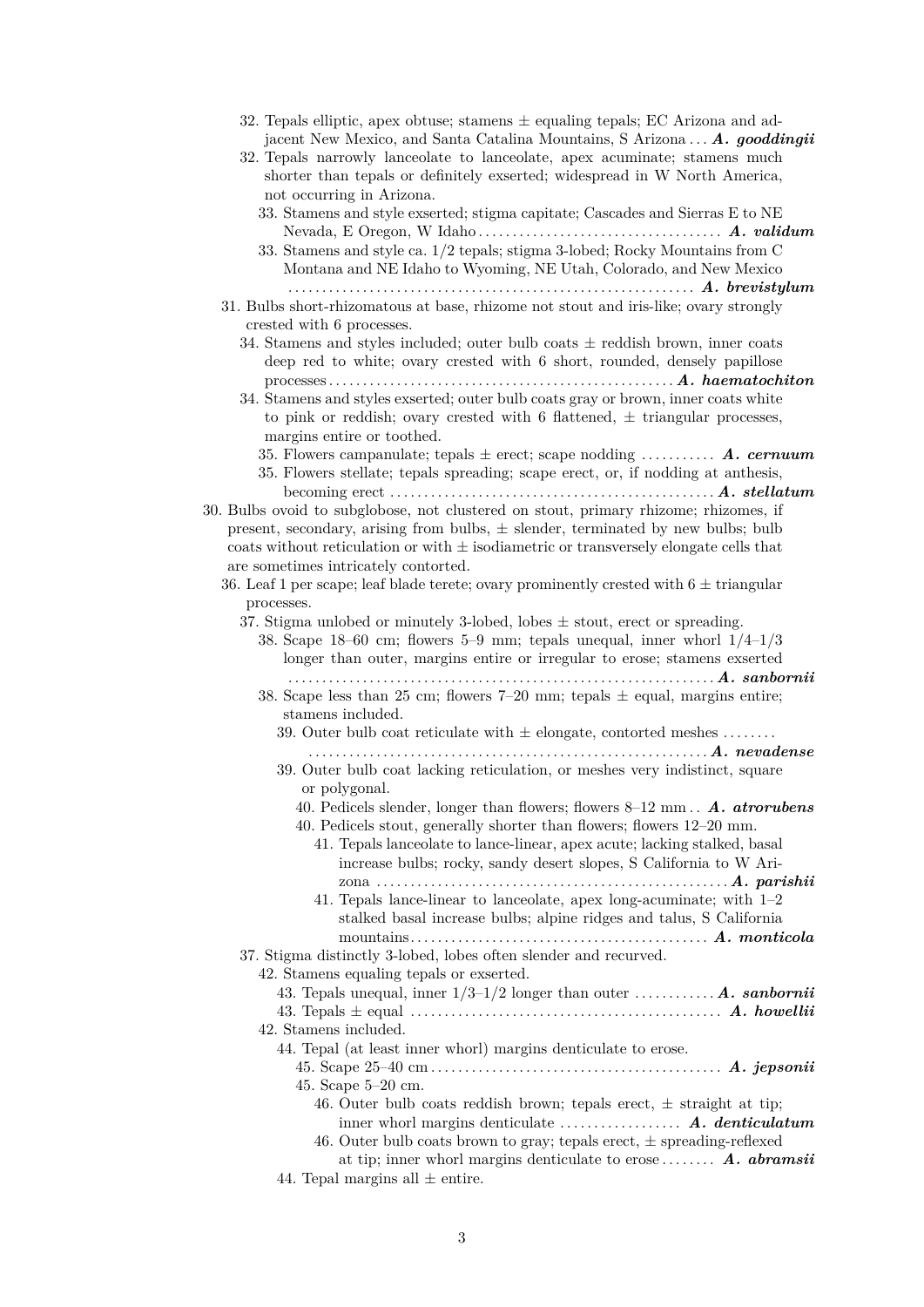<span id="page-3-16"></span><span id="page-3-15"></span><span id="page-3-14"></span><span id="page-3-13"></span><span id="page-3-12"></span><span id="page-3-11"></span><span id="page-3-10"></span><span id="page-3-9"></span><span id="page-3-8"></span><span id="page-3-7"></span><span id="page-3-6"></span><span id="page-3-5"></span><span id="page-3-4"></span><span id="page-3-3"></span><span id="page-3-2"></span><span id="page-3-1"></span><span id="page-3-0"></span>

| 47. Margins of ovarian crest processes entire or notched at tip, outer<br>margins sometimes irregular but never dentate or laciniate.<br>48. Flowers 10-18 mm; tepals maroon or deep reddish purple. |
|------------------------------------------------------------------------------------------------------------------------------------------------------------------------------------------------------|
| 49. Tepals deep reddish purple, all reflexed at tip; Mount Hamilton                                                                                                                                  |
|                                                                                                                                                                                                      |
| 49. Tepals maroon, outer curled back at tip, inner reflexed; Spanish<br>Needle Peak, S Sierra Nevada, and Horse Canyon, Tehachapi                                                                    |
| 48. Flowers 6–9 mm; tepals white to pink, darkening in age.                                                                                                                                          |
| 50. Inflorescence loose; pedicels flexuous in fruit; tepals lanceolate                                                                                                                               |
|                                                                                                                                                                                                      |
| 50. Inflorescence compact; pedicels straight; tepals ovate to nearly<br>round, apex obtuse (rarely acute) to shallowly emarginate                                                                    |
|                                                                                                                                                                                                      |
| 47. Margins of ovarian crest processes dentate to laciniate.                                                                                                                                         |
| 51. Tepals deep reddish purple, erect, usually conspicuously recurved                                                                                                                                |
| 51. Tepals white or flushed to pale lavender with darker midveins,                                                                                                                                   |
| spreading or erect, not conspicuously recurved at tip.                                                                                                                                               |
| 52. Flowers usually $6-8(-10)$ mm.                                                                                                                                                                   |
| 53. Scape 25–50 cm; tepals spreading from base; serpentine soil,                                                                                                                                     |
| Rawhide Hill and Red Hills, foothills of Sierra Nevada, C                                                                                                                                            |
|                                                                                                                                                                                                      |
| 53. Scape $7-20(-30)$ cm; tepals erect; serpentine clay soils, S                                                                                                                                     |
| Coast Ranges and W Transverse Ranges, California                                                                                                                                                     |
|                                                                                                                                                                                                      |
| 36. Leaves usually 2 or more, if 1, blade flattened or broadly channeled; ovary crest-<br>less or variously crested.                                                                                 |
| 54. Bulbs generally with numerous increase bulbs, these much smaller than parent                                                                                                                     |
| bulb, enclosed by bulb coats, in basal cluster or on threadlike rhizomes to 10                                                                                                                       |
| cm.                                                                                                                                                                                                  |
| 55. Ovary crestless or obscurely crested with 3 low central processes.                                                                                                                               |
| 56. Larger bulbs each with cluster of bulbels surrounding roots; S Texas<br>56. Larger bulbs each with cluster of small, basal bulbels on one side; NE                                               |
|                                                                                                                                                                                                      |
| 55. Ovary prominently crested with 6 triangular central processes, margins                                                                                                                           |
| finely papillose or denticulate.                                                                                                                                                                     |
| 57. Leaves usually beginning to wither from tip by anthesis; tepals rigid (not<br>papery), $\pm$ shiny in fruit, strongly involute at tip, carinate                                                  |
|                                                                                                                                                                                                      |
| 57. Leaves usually green at anthesis; tepals papery (not rigid and shiny) in                                                                                                                         |
| fruit, not strongly involute, not carinate.                                                                                                                                                          |
| 58. Tepals ovate to elliptic, apex acute to acuminate; foothills of Sierra                                                                                                                           |
| 58. Tepals lanceolate, apex acuminate; Sierra Nevada, California, and                                                                                                                                |
|                                                                                                                                                                                                      |
| 54. Increase bulbs absent or $1-4$ , $\pm$ equaling parent bulbs, enclosed by parental                                                                                                               |
| bulb coats, never appearing as basal cluster, not rhizomatous or rhizomes 2+                                                                                                                         |
| mm thick (not threadlike).                                                                                                                                                                           |
| 59. Leaf blade channeled to subterete, if flat, not falcate.                                                                                                                                         |
| 60. Bulb coats lacking reticulation or reticulum delicate, very obscure under                                                                                                                        |
| hand lens.                                                                                                                                                                                           |
| 61. Bulbs ovoid to subglobose; rhizomes absent, renewal bulbs formed<br>within coats of parent bulb; native or introduced.                                                                           |
| 62. Scape terete throughout, $1-3$ mm diam.; leaf blade $1-3$ mm wide;                                                                                                                               |
|                                                                                                                                                                                                      |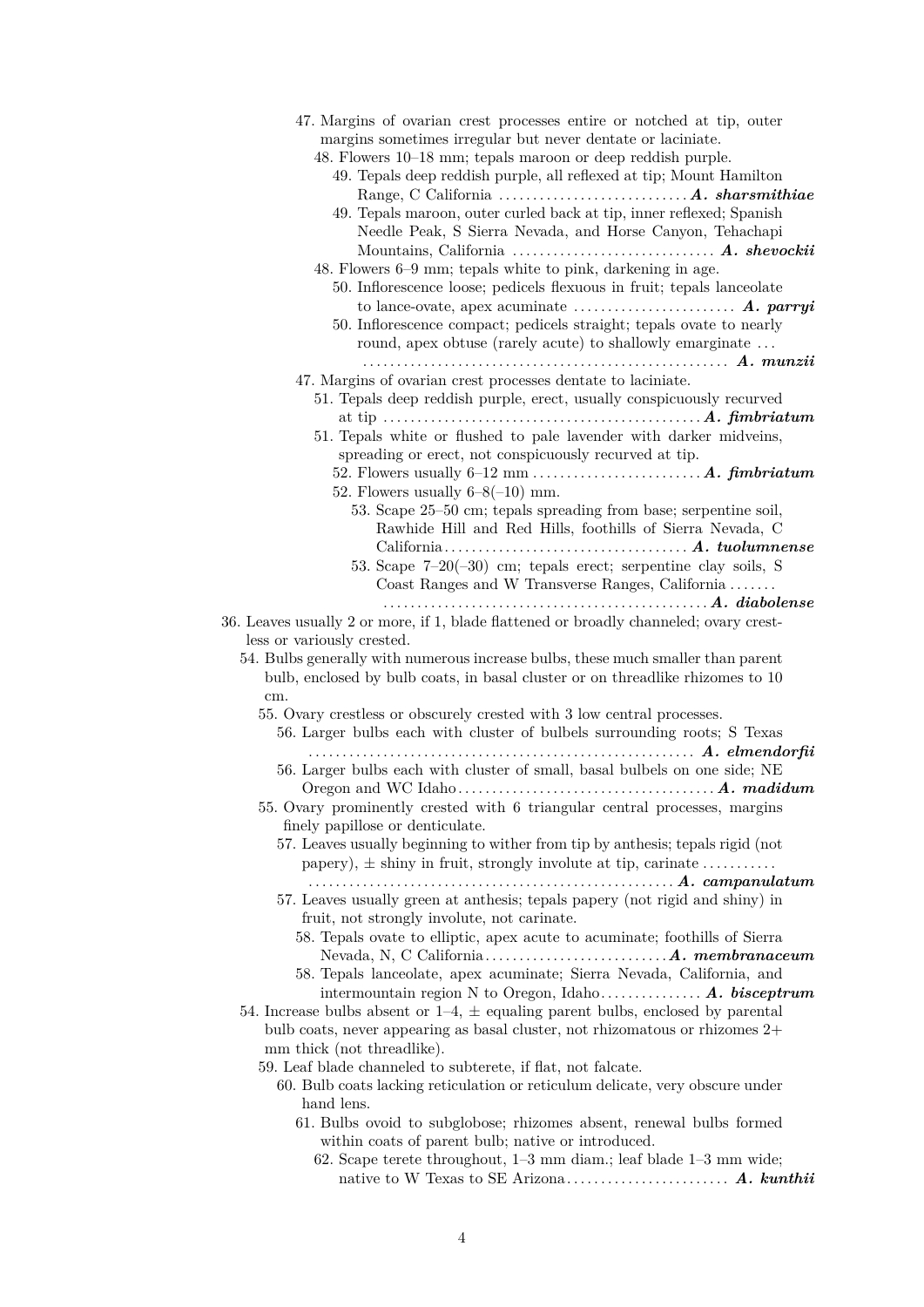<span id="page-4-15"></span><span id="page-4-14"></span><span id="page-4-13"></span><span id="page-4-12"></span><span id="page-4-11"></span><span id="page-4-10"></span><span id="page-4-9"></span><span id="page-4-8"></span><span id="page-4-7"></span><span id="page-4-6"></span><span id="page-4-5"></span><span id="page-4-4"></span><span id="page-4-3"></span><span id="page-4-2"></span><span id="page-4-1"></span><span id="page-4-0"></span>

| 62. Scape triquetrous, 2-edged or slightly winged proximally, if terete                                                                                               |
|-----------------------------------------------------------------------------------------------------------------------------------------------------------------------|
| only proximally so, 1-10 mm wide; introduced in California and                                                                                                        |
| Oregon near the Pacific coast.                                                                                                                                        |
| 63. Umbel erect, $\pm$ hemispheric; flowers $\pm$ erect; tepals broadly el-                                                                                           |
|                                                                                                                                                                       |
| 63. Umbel lax, $\pm$ 1-sided; flowers pendent; tepals lanceolate, apex                                                                                                |
| acuteum                                                                                                                                                               |
| 61. Bulbs oblique or oblique-ovoid, renewal bulbs borne terminally on                                                                                                 |
| rhizomes outside coats of parent bulbs; native.                                                                                                                       |
| 64. Rhizomes conspicuous, 2 cm or more, including renewal bulbs.                                                                                                      |
| 65. Rhizomes smooth, parent bulb disappearing by anthesis ex-                                                                                                         |
| cept for still-functional roots and bulb coat; leaf blade broadly                                                                                                     |
| concave-convex or $\pm$ flattened, carinate; tepals obovate to ovate,                                                                                                 |
| apex acute to obtuse or emarginate; Coast Ranges, California,                                                                                                         |
|                                                                                                                                                                       |
| 65. Rhizomes scaly, sometimes absent, often missing in herbarium                                                                                                      |
| specimens, parent bulb persisting after anthesis; leaf blade flat,                                                                                                    |
| not carinate; tepals lanceolate to oblong, apex acute to acumi-                                                                                                       |
| nate; trans- Pecos Texas to SE Arizona  A. rhizomatum                                                                                                                 |
| 64. Rhizomes inconspicuous, 2 cm or less, including renewal bulb.                                                                                                     |
| 66. Tepals erect, red-purple, rarely pure white, at least inner tepal                                                                                                 |
| margins serrulate; NW California, SW Oregon $\ldots \ldots A$ . bolanderi                                                                                             |
| 66. Tepals $\pm$ spreading, white to pale pink, margins entire; W Texas                                                                                               |
|                                                                                                                                                                       |
| 60. Bulb coats obviously reticulate with prominent meshes under hand lens.                                                                                            |
| 67. Cells of outer bulb coat square or polygonal.                                                                                                                     |
| 68. Ovary with 6 prominent, flat, $\pm$ triangular crest processes                                                                                                    |
|                                                                                                                                                                       |
| 68. Ovary with 3 or 6 minute, rounded crest processes, or crest obscure.                                                                                              |
| $69.$ Flowers $4-9$ mm; tepals erect or spreading from base, margins                                                                                                  |
|                                                                                                                                                                       |
| 69. Flowers $8-16$ mm; tepals spreading at tip, inner tepal margins                                                                                                   |
| denticulate.                                                                                                                                                          |
| 70. Bulb forming 1–3 renewal bulbs borne terminally on rhizomes                                                                                                       |
| outside coats of parent bulb; parent bulb disappearing by                                                                                                             |
| anthesis except for still-functional roots and shriveled bulb                                                                                                         |
| coats; near Weller Butte, Blue Mountains, SE Washington                                                                                                               |
| $\ldots$ $A.$ dictuon                                                                                                                                                 |
| 70. Bulbs not forming rhizomes, renewal bulbs formed within                                                                                                           |
| coats of parent bulb; widespread W of Rocky Mountains<br>$\ldots \ldots \ldots \ldots \ldots \ldots \ldots \ldots \ldots \ldots \ldots \ldots \ldots$ . A. acuminatum |
| 67. Cells of bulb coat transversely elongate, V-shaped, arranged in $\pm$                                                                                             |
| vertical rows, forming herringbone pattern, or $\pm$ contorted.                                                                                                       |
| 71. Cells of bulb coat in wavy, transverse rows, forming indistinct her-                                                                                              |
| ringbone pattern or $\pm$ contorted; tepals spreading, $\pm$ equal.                                                                                                   |
| 72. Scape $(3-)5-15(-17)$ cm; umbel persistent; tepals erect, not con-                                                                                                |
|                                                                                                                                                                       |
| 72. Scape 15–60 cm; umbel shattering, each flower with its pedicel                                                                                                    |
| falling as unit; tepals connivent over capsule in fruit.                                                                                                              |
| 73. Ovary crested with $6 \pm$ rectangular lateral processes; umbel                                                                                                   |
| compact; pedicel $0.7-2$ times perianth A. amplectens                                                                                                                 |
| 73. Ovary crestless or crested with 3 minute, 2-lobed central pro-                                                                                                    |
| cesses; umbel loose; pedicel 1.5–4 times perianth.                                                                                                                    |
| 74. Leaf blade to 10 mm wide, channeled or flattened, cari-                                                                                                           |
| nate; inner bulb coats white; tepals becoming papery (not                                                                                                             |
|                                                                                                                                                                       |
|                                                                                                                                                                       |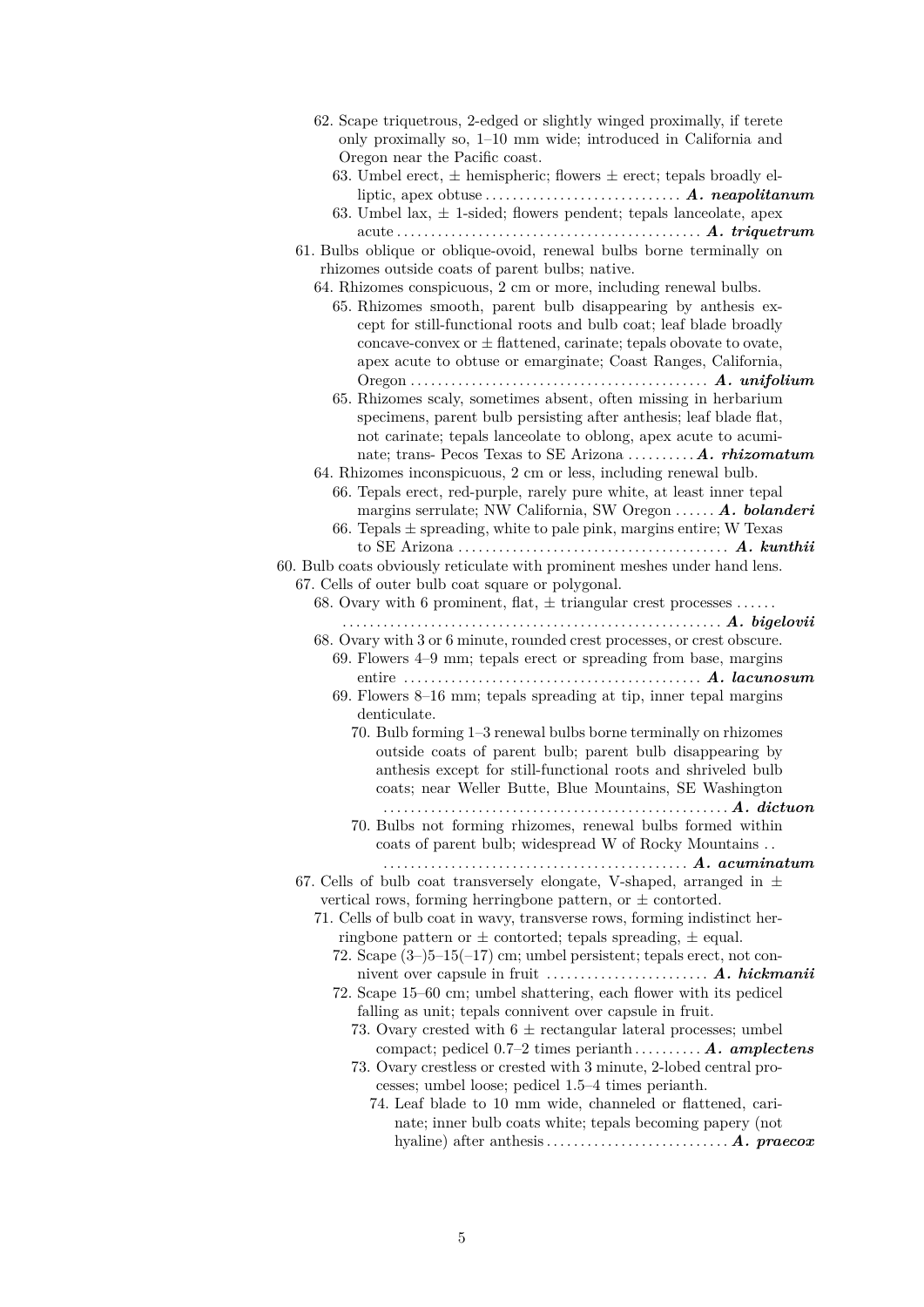<span id="page-5-18"></span><span id="page-5-17"></span><span id="page-5-16"></span><span id="page-5-15"></span><span id="page-5-14"></span><span id="page-5-13"></span><span id="page-5-12"></span><span id="page-5-11"></span><span id="page-5-10"></span><span id="page-5-9"></span><span id="page-5-8"></span><span id="page-5-7"></span><span id="page-5-6"></span><span id="page-5-5"></span><span id="page-5-4"></span><span id="page-5-3"></span><span id="page-5-2"></span><span id="page-5-1"></span><span id="page-5-0"></span>

| 74. Leaf blade 1–3 mm wide, channeled or subterete, not cari-<br>nate; inner bulb coats light yellow or white; tepals becom-<br>ing hyaline (not papery) after anthesis $\dots \dots A$ . hyalinum<br>71. Cells of bulb coat in sharply serrate, transverse rows, forming dis-<br>tinct herringbone pattern; tepals erect, inner shorter, narrower.<br>75. Tepals connivent over capsule in fruit, not rigid; umbel shatter-<br>ing in fruit, each flower with its pedicel falling as a unit. $\boldsymbol{A}$ . serral<br>75. Tepals not connivent over capsule, rigid in fruit; umbel persis- |  |
|-------------------------------------------------------------------------------------------------------------------------------------------------------------------------------------------------------------------------------------------------------------------------------------------------------------------------------------------------------------------------------------------------------------------------------------------------------------------------------------------------------------------------------------------------------------------------------------------------|--|
| tent.<br>76. Leaves 3–6, blade arcuate to tortuous; umbel compact;<br>pedicels $5-20$ mm; sea cliffs, N, C California $\ldots$<br>76. Leaves 2-3, blade straight to arcuate; umbel loose; pedicels<br>10–40 mm; not on sea cliffs, California Floristic Province,<br>extending south in coastal ranges.                                                                                                                                                                                                                                                                                         |  |
| 77. Inner tepal margins denticulate, crisped $\vec{A}$ . crispum<br>77. Inner tepal margins entire to denticulate, never crisped<br>59. Leaf blade flat or broadly channeled, if flat, $\pm$ falcate.                                                                                                                                                                                                                                                                                                                                                                                           |  |
| 78. Scape and leaves persisting after seeds mature or on pressing, or only<br>tardily deciduous.<br>79. Stamens much shorter than tepals.                                                                                                                                                                                                                                                                                                                                                                                                                                                       |  |
| 80. Bulb coat cellular-reticulate with elongate, $\pm$ obscure, intricately<br>contorted cells (resembling Allium madidum, but never with clus-<br>ter of basal bulbels) $\dots \dots \dots \dots \dots \dots \dots \dots \dots$ A. fibrillum<br>80. Bulb coat cellular-reticulate with $\pm$ narrowly hexagonal, trans-<br>79. Stamens equaling tepals or exserted.<br>81. Scape expanded proximal to inflorescence; leaf blade $(2-)5-8$ mm                                                                                                                                                   |  |
| 81. Scape thickest immediately proximal to inflorescence; leaf blade<br>$1-5(-15)$ mm wide.<br>82. Scape constricted just proximal to inflorescence, then expanded;<br>82. Scape not expanded proximal to inflorescence; leaf blade $2-5$ (                                                                                                                                                                                                                                                                                                                                                     |  |
| $15)$ mm wide.<br>83. Leaf blade usually more than 5 mm wide, flat; umbel 25-50-<br>83. Leaf blade 2-3 mm wide, flat to channeled; umbel 10-30-<br>flowered; spathe bracts 2.                                                                                                                                                                                                                                                                                                                                                                                                                   |  |
| 84. Bulb coat with quadrate to polygonal reticulations; leaf<br>84. Bulb coat without reticulations or with 2-3 rows of $\pm$<br>quadrate cells just distal to roots; leaf blade exceeding<br>78. Scape and leaves forming abcission layer at soil surface and deciduous<br>when seeds mature, also frequently breaking at soil surface after press-                                                                                                                                                                                                                                            |  |
| ing.<br>85. Outer bulb coats cellular-reticulate throughout (often obscurely so in<br>A. aaseae and A. simillimum).<br>86. Bulb coats obscurely cellular-reticulate with $\pm$ contorted cells;<br>tepal margins denticulate to erose.<br>87. Tepals white with greenish or reddish veins, sometimes flushed                                                                                                                                                                                                                                                                                    |  |
| pink; anthers purple or mottled purple and white; pollen white<br>87. Tepals bright pink, rarely white; anthers yellow; pollen yellow                                                                                                                                                                                                                                                                                                                                                                                                                                                           |  |
| 86. Bulb coats $\pm$ prominently cellular-reticulate; tepal margins entire.                                                                                                                                                                                                                                                                                                                                                                                                                                                                                                                     |  |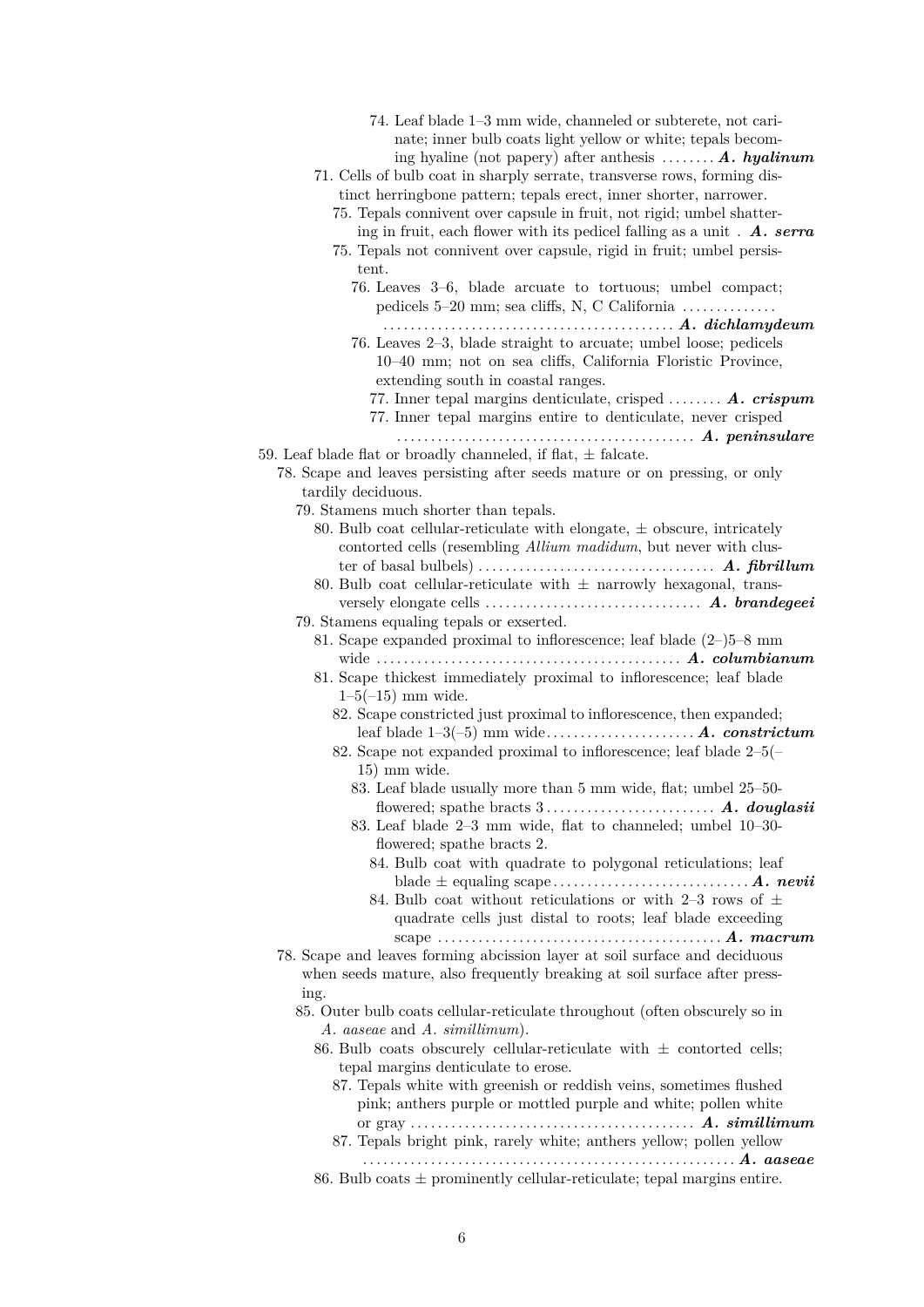<span id="page-6-19"></span><span id="page-6-18"></span><span id="page-6-17"></span><span id="page-6-16"></span><span id="page-6-15"></span><span id="page-6-14"></span><span id="page-6-13"></span><span id="page-6-12"></span><span id="page-6-11"></span><span id="page-6-10"></span><span id="page-6-9"></span><span id="page-6-8"></span><span id="page-6-7"></span><span id="page-6-6"></span><span id="page-6-5"></span><span id="page-6-4"></span><span id="page-6-3"></span><span id="page-6-2"></span><span id="page-6-1"></span><span id="page-6-0"></span>

| 88. Bulb coats reticulate, cells irregularly arranged, $\pm$ polygonal,<br>rectangular, or transversely elongate, $\pm$ curved.<br>89. Cells of bulb coat irregularly arranged, $\pm$ transversely elon-<br>gate, curved; Tuolumne County, C California |
|---------------------------------------------------------------------------------------------------------------------------------------------------------------------------------------------------------------------------------------------------------|
| 89. Cells of bulb coat irregularly arranged or in $\pm$ regular vertical<br>rows, polygonal or $\pm$ rectangular; Sierra Nevada, California,                                                                                                            |
| 88. Bulb coats reticulate, cells arranged in $\pm$ regular vertical rows,<br>narrowly hexagonal to rectangular, transversely elongate.<br>90. Tepals linear-lanceolate $\dots \dots \dots \dots \dots \dots \dots$ $A.$ ance ps                         |
| 90. Tepals oblance olate to ovate.                                                                                                                                                                                                                      |
| 91. Scape 3-10 cm; pedicel $\pm$ equaling perianth <b>A. punctum</b><br>91. Scape 15-20 cm; pedicel 2-3 times perianth $\dots A$ . lemmonii<br>85. Outer bulb coats not cellular-reticulate or with 2-3 rows of cells just                              |
| distal to roots.                                                                                                                                                                                                                                        |
| 92. Scape terete or $\pm$ compressed, not winged.                                                                                                                                                                                                       |
| 93. Stamens well included.                                                                                                                                                                                                                              |
| 94. Stamens $\pm$ equaling tepals or exserted.                                                                                                                                                                                                          |
| 95. Leaf blade strongly falcate; umbel mostly 5-10-flowered                                                                                                                                                                                             |
| 95. Leaf blade linear or weakly falcate; umbel 20-30-flowered                                                                                                                                                                                           |
| 94. Leaves 2 per scape.                                                                                                                                                                                                                                 |
| 96. Leaf 1 per scape.                                                                                                                                                                                                                                   |
| 97. Leaf blade $\pm$ equaling to 2 times scape; WC Idaho                                                                                                                                                                                                |
| 97. Leaf blade much longer than scape; C Sierra Nevada,                                                                                                                                                                                                 |
| 96. Filaments papillose proximally $\dots \dots \dots \dots$ A. hoffmanii                                                                                                                                                                               |
| 92. Scape flattened, 2-edged or usually winged distally.                                                                                                                                                                                                |
| 98. Bulbs oblique or oblique-ovoid, renewal bulbs borne terminally                                                                                                                                                                                      |
| on rhizomes outside coats of parent bulb; parent bulb disappear-                                                                                                                                                                                        |
| ing by anthesis except for still-functional roots and shriveled                                                                                                                                                                                         |
| bulb coat.                                                                                                                                                                                                                                              |
| 99. Pedicel $\pm$ equaling perianth; ovary obscurely 3-crested; bar-                                                                                                                                                                                    |
| ren, bald summits W of Cascade Mountains from Vancouver                                                                                                                                                                                                 |
| Island to SW Oregon, also at Jefferson Park, Oregon, and in                                                                                                                                                                                             |
| Wenatchee Mountains, C Washington  A. crenulatum<br>99. Pedicel 2-3 times perianth; ovary prominently 6-crested;                                                                                                                                        |
| mountains and scablands E of Cascade Mountains, Oregon                                                                                                                                                                                                  |
| 98. Bulbs ovoid to subglobose, rhizomes absent, renewal bulbs                                                                                                                                                                                           |
| formed within coats of parent bulb; parent bulbs persistent.                                                                                                                                                                                            |
| 100. Tepals narrowly lanceolate, apex long-acuminate; stamens                                                                                                                                                                                           |
|                                                                                                                                                                                                                                                         |
| 100. Tepals lanceolate to ovate or elliptic, apex obtuse to acumi-                                                                                                                                                                                      |
| nate; stamens included.                                                                                                                                                                                                                                 |
| 101. Flowers 9–15 mm; tepal apex long-acuminate, inner mar-                                                                                                                                                                                             |
| gins usually denticulate  A. falcifolium                                                                                                                                                                                                                |
| 101. Flowers 6-10(-12) mm; tepal apex obtuse to acute, or $\pm$<br>involute in age and appearing acuminate, inner margins                                                                                                                               |
| denticulate or not.                                                                                                                                                                                                                                     |
| 102. Inner bulb coats usually pink or red; inner tepal mar-                                                                                                                                                                                             |
| gins sometimes $\pm$ denticulate; Siskiyou Mountains of                                                                                                                                                                                                 |
| NW California and SW Oregon  A. siskiyouense                                                                                                                                                                                                            |